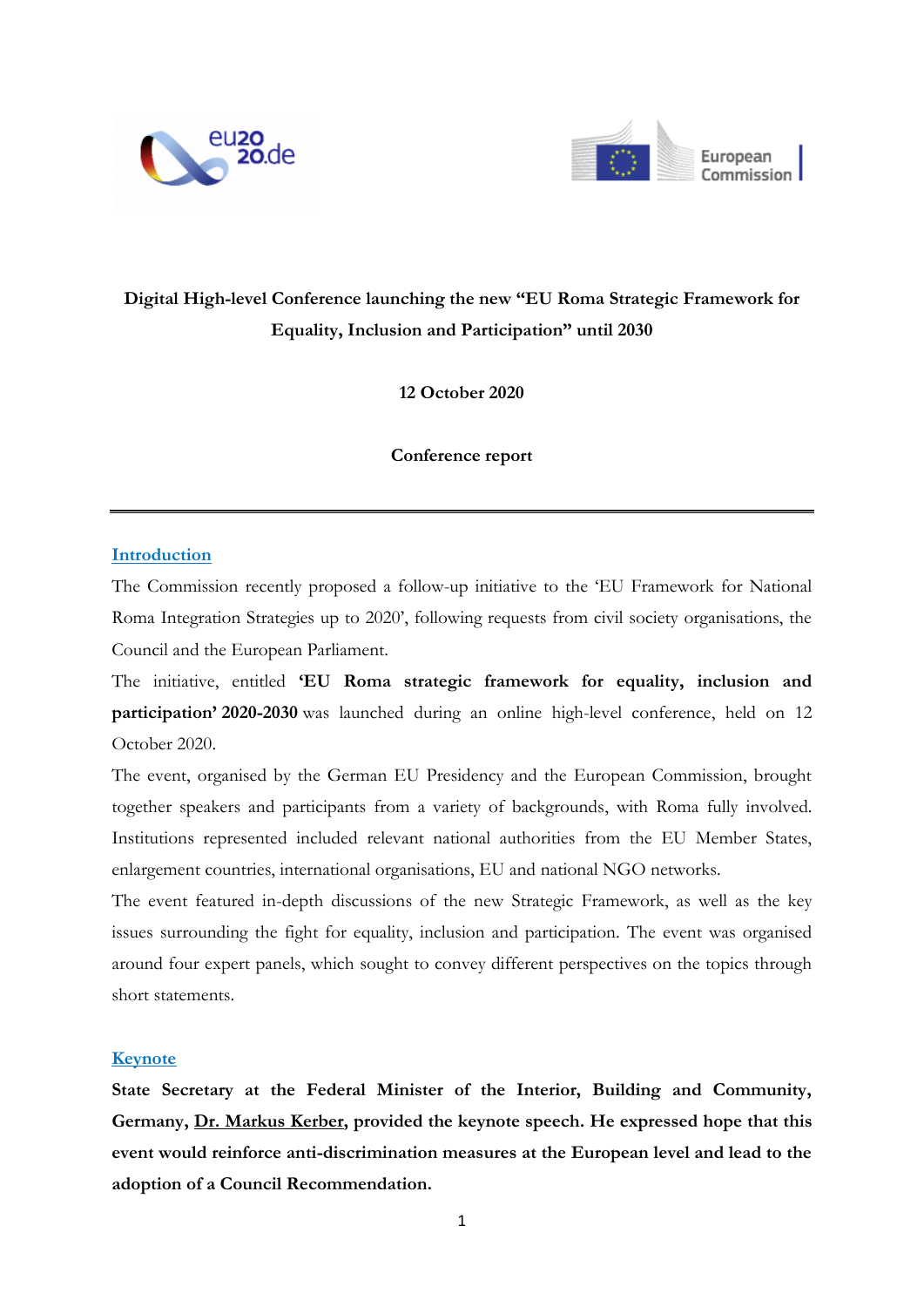Kerber noted that the German government has set up a special cabinet committee to fight extremism. This committee meets with civil society representatives to come up with measures to tackle issues such as hatred on the internet and civil education.

Kerber also discussed the launch of an independent expert commission to evaluate the root causes of antigypsyism and its impact on German society, which will come up with recommendations in 2021 to feed into policy.

## **Launch of the new 'EU Roma Strategic Framework for Equality, Inclusion and Participation' until 2030**

**EU Commissioner for Equality Helena Dalli, presented the new Strategic Framework. The initiative will define policies in this area for the coming decade, focusing on equality, inclusion, participation, education, employment, health, and housing. Stronger efforts will be made to promote participation through empowerment and trust.**

Dalli noted that marginalised communities have been among the hardest hit by the COVID-19 pandemic, in part due to crowded housing, lack of access to clean water and medical services, and lack of access to distant learning. Inequalities that existed before had been exacerbated. All Roma can be subjected to various forms of prejudice, even if they do not face socioeconomic exclusion.

Addressing these challenges will involve many stakeholders, but must involve Roma, she underlined. The EU must also look beyond its borders and cooperate with neighbourhood countries as well as international organisations. These contributions will be essential for the successful implementation of the strategic framework.

The new initiative targets society as a whole, with a stronger focus on diversity. The intersectional approach will ensure that tailored measures are taken for different groups, such as women, children and youth. Dalli urged participants to work together to turn the new strategic framework into a success.

#### **The voice of the Civil Society: Q&A with Commissioner for Equality Helena Dalli**

During the Q&A session with civil society, Dalli highlighted the importance of monitoring and enforcement in achieving equality, while noting that only 16 % of Roma believe that reporting a case of discrimination would be worthwhile. Improved data collection and monitoring is critical to enabling evidence-based policy. In this regard, the new initiative provides for a differentiated approach with a minimum core commitment for all Member States.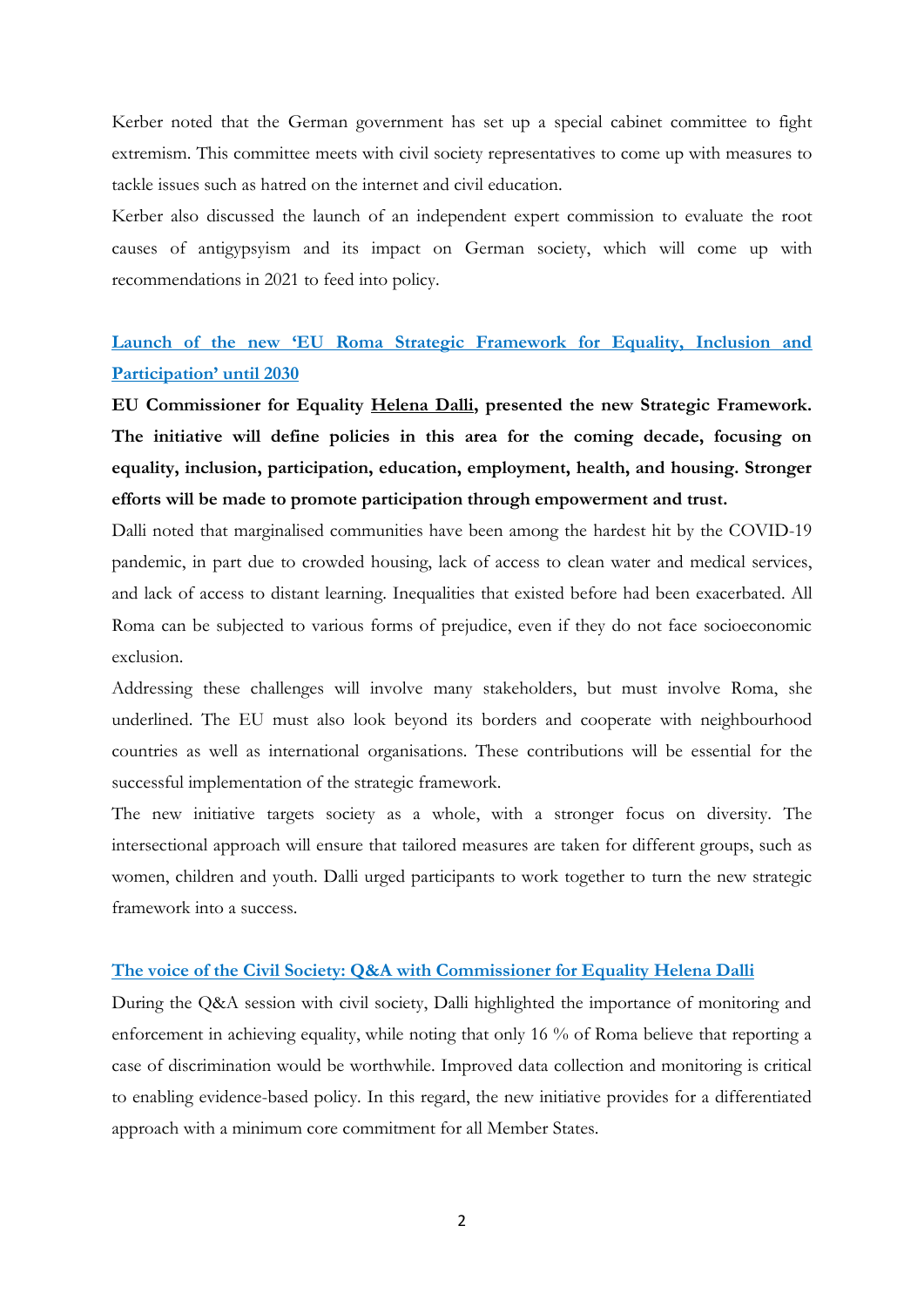**Gabriela Hrabanova, ERGO Network**, discussed the importance of Roma participation in policy design, implementation and monitoring, questioning its advent in practice. Dalli noted that the new strategic framework emphasised the need for Roma involvement at all stages of policymaking, which called for capacity building of both Roma civil society and public authorities. The initiative also provides guidance on better use of EU funds, mainstreaming, capacity building and structural support.

In addition, the strategic framework expands its focus from marginalised people to include people who, while not marginalised can still be discriminated against. These people can be drivers for change.

Hrabanova brought into discussion the situation in neighbourhood countries where deprivation is common, wondering whether the Recovery Fund for Europe provided for measures to help the most disadvantaged

Dalli agreed that the COVID-19 pandemic has had a major impact on the most marginalised in society, but highlighted the European Semester Package's change in focus to tackle the pandemic and protect the most vulnerable. Thus, large-scale support will ensure economies are more resilient, while enabling also synergies between the EU's Gender Equality Strategy and the Antiracism Action Plan 2020-2025.

### **Panel 1: Fighting and preventing antigypsyism & discrimination**

**State Secretary at the Federal Ministry for Family Affairs, Senior Citizens, Women and Youth, Germany, Juliane Seifert, affirmed that prejudice and humiliation are still part of Roma's daily life. The Federal Ministry is determined to fight this prejudice.** Seifert discussed measures taken to fight antigypsyism, while affirming the ministry's support for awareness-raising projects through partnerships with local authorities. Strengthening civil society organisations is a priority.

**Federal Minister for Women and Integration at the Federal Chancellery, Austria, Dr. Susanne Raab, agreed that this event comes at a crucial time, with the surge of both the pandemic and anti-Roma rhetoric. Antigypsyism is a structural driver of exclusion.** These issues need to be addressed at the European level and the new Strategic Framework sends a clear European message against antigypsyism. According to her, fighting discrimination requires a comprehensive approach, a renewed commitment from all stakeholders, and the involvement of Roma.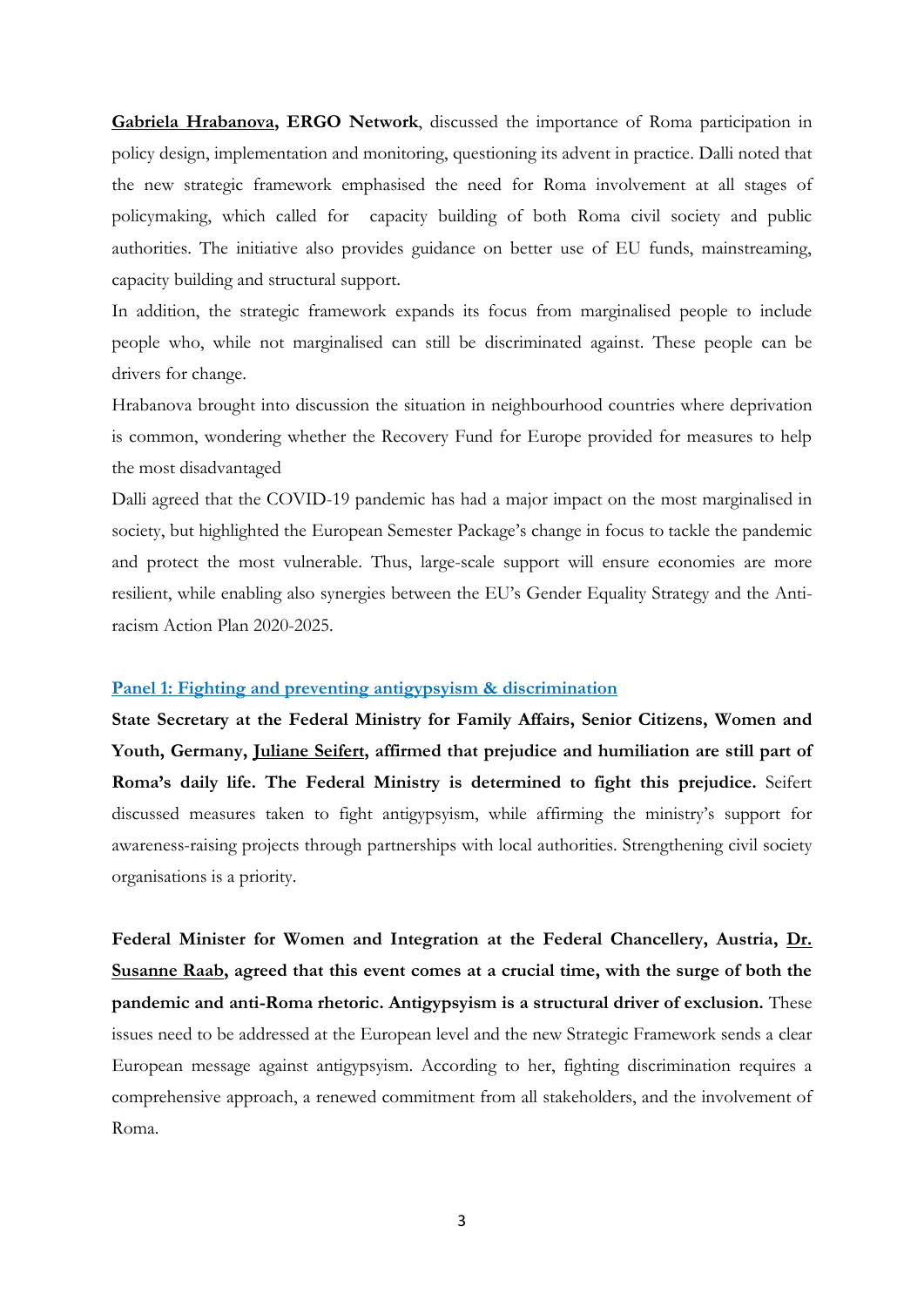**Romani Rose, Chairman of the Central Council of German Sinti and Roma, said that the Strategic Framework was essential to overcome centuries-old anti-Gypsyism, and called for a Council Recommendation as early as possible.** He noted that the Holocaust Remembrance Alliance had issued a definition of antigypsyism, and called on Member States to take it up. He added that the lack of political will is one of the reasons for the failure of good intentions.

#### *Panel statements*

**Romeo Franz, Member of the European Parliament, said that Roma and Sinti were still treated as third-class citizens, which had led to a denial of access to human rights and even killings.** Franz discussed the Parliament Resolution, which called for a new strategy centred on antigypsyism and drawn up with the participation of Roma stakeholders. The Resolution also called for clear and binding targets.

A key question, however, is how rhetoric can be turned into reality. According to Mr Franz, Member States need to be more accountable, which is why he had called for a legislative text in 2021. Essentially, it all comes down to treating Roma as equals.

**Dan Pavel Doghi, Office for Democratic Institutions and Human Rights, OSCE, noted that extremism is often expressed through political discourse. He regretted that hate crimes often go unpunished and perpetrators often enjoy impunity.** Doghi said that we should not shy away from using the term 'racism'. He called for better use of state budgets and an end to impunity for hate crimes. Without sanction, no amount of money will ever work to tackle centuries-old hatred.

**Timea Junghaus, Executive Director ERIAC, noted that culture is essential to tackle discrimination. Counternarratives are needed to fight prejudice and Roma should feel proud and empowered by their culture. Roma history is also European history.** Roma institutions are needed to ensure Roma participation with their own heritage and selfrepresentation, while stories of hope and accomplishment can help to fight stigmatisation.

**Silas Kropf, Member of the Independent Commission Anti-Gypsyism, Germany, said that structural discrimination can be seen in labour, housing, healthcare, education and political participation, a situation which cannot be remedied through isolated support.** Kropf explained that the Independent Commission, made up of experts from the field, addresses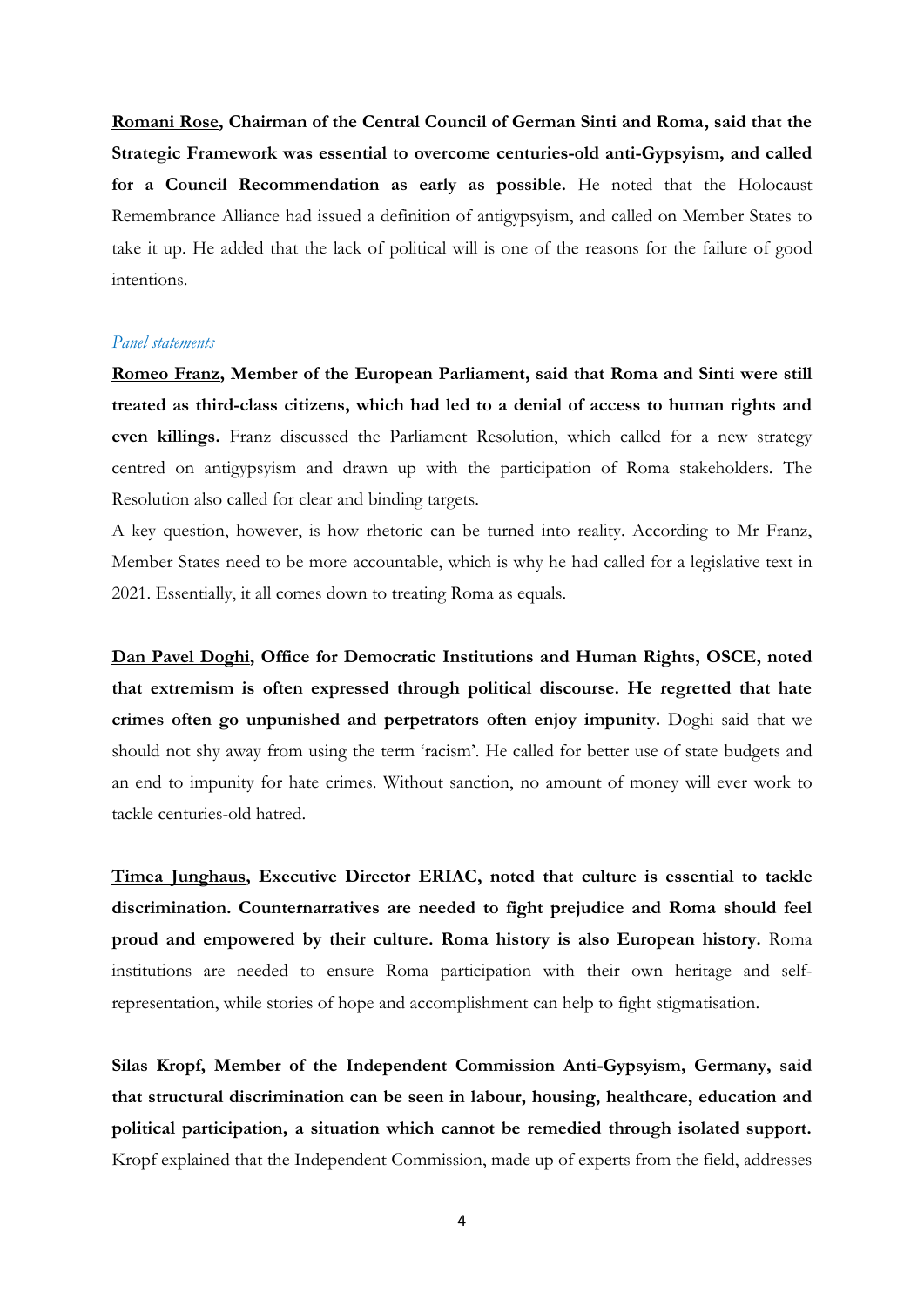political stakeholders and NGOs in the aim of raising awareness and encouraging participation. He agreed that it was important to foster liability for hate crimes and ensure that the measures contained in the Strategic Framework are implemented.

## *Q&A session*

- Asked *what ERIAC expects from the Commission*, Junghaus replied that ERIAC, which participated in the drafting process, appreciated being perceived as a strong organisation capable of providing input, adding that support in fighting structural discrimination was now needed.
- Doghi reiterated that *ending impunity* should be a priority in view of the irrefutable evidence that many racially motivated crimes go unpunished.
- In terms of *investing in culture*, Junghaus added that policy makers need to connect with the community, since Roma representation has tended to be dominated by non-Roma. A key achievement of ERIAC has been to give a voice to Roma.
- Franz said that the Strategic Framework *does not duplicate the Antiracism Action plan*, adding that Roma cannot wait for another decade with no action taken. Their situation can improve only when they are equal partners.

## **Panel 2: Promoting participation by empowerment and trust in the EU and beyond**

#### *Introductory statement*

**Deputy Director-General for Neighbourhood Policy and Enlargement Negotiations at the European Commission, Katarína Mathernová, said Roma inclusion needs to start with education. Intergenerational discrimination will not go away through general inclusion policies but require smart policies that target but do not exclude others.**  Progress in tackling Roma discrimination has been modest. While communications and strategies are good, what really matters is progress on the ground. Mathernová discussed linkages with the recently adopted Economic and Investment Plan for the Western Balkans. She added that governments often made policy based on views, rather than evidence, in this area, which was a priority to overcome. She also underlined that the empowerment and participation of Roma women will be critical for success.

#### *Panel statements*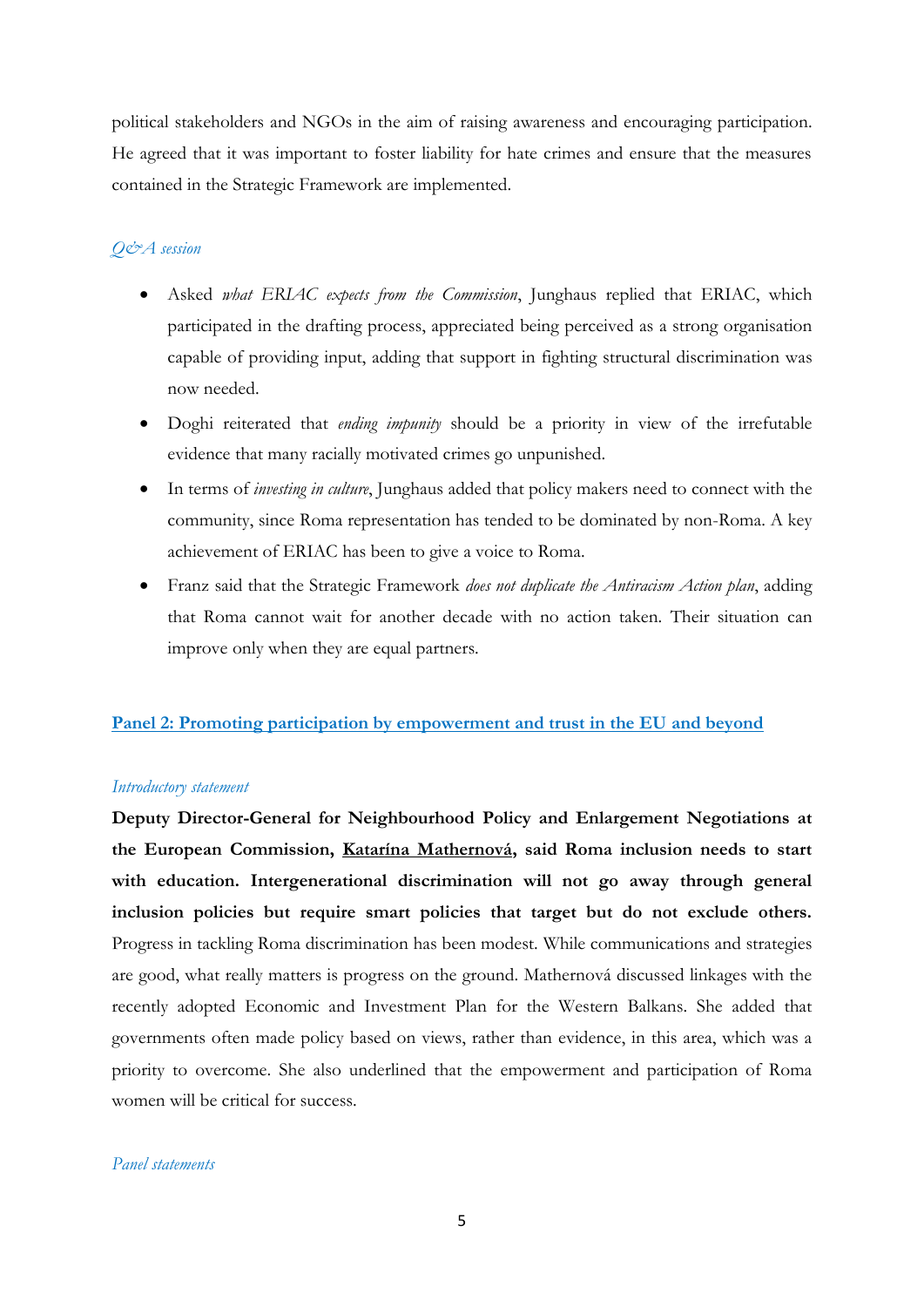**Lívia Járóka, Vice-President of the European Parliament, noted that Roma are too often excluded from decision-making, thus making the encouraging of participation an important aspect of the new agenda.** Securing equal access to education is also critical, and Járóka welcomed the focus on education in the new Strategic Framework. She noted that the pandemic has fostered a degree of solidarity And expressed hope that, in years to come, there will be more Roma MEPs and that national governments would begin to realise the potential of their Roma communities. She concluded that participation begins in education, is rooted in acceptance and ensures success.

**Zita Bružaitė, Vice-Minister of Culture, Lithuania, discussed measures taken by Lithuania to tackle Roma discrimination. By working with local authorities, the focus has been on promoting mutual trust, which helped to increase public tolerance, integration in education and labour market access.** Roma platforms have been established in five municipalities with the largest Roma communities. Illegal settlements were closed and a new integration programme launched. She also spoke of greater cultural awareness and an understanding of Roma history in the country's collective memory.

**Theresa Schopper, State Minister of Federal State Baden-Württemberg, Germany, discussed the legally binding treaty signed between the Roma community and the state, which established a high-level partnership, a representative panel, and put funding into law.** The contract has changed the dialogue, fostering trust between policy makers and the community. Schopper also noted that Germany has a historic responsibility never to forget its past.

**Daniel Strauß, Chairman of the State Association of German Sinti & Roma in Baden-Württemberg, said that it was of great importance that organisations representing Roma were heard.** Recognition of antigypsyism as a specific problem has led to the establishment of the first European institute focused on the research of this problem, at the University of Heidelberg. Strauß said that this model could be replicated elsewhere.

**Marietta Herfort, Phiren Amenca, said that unexpected situations, like the current COVID-19 pandemic, can be transformational, but added that positive change required the equal participation of all groups.** Herfort regretted that good ideas do not translate into meaningful change. She insisted that change had to occur in the planning and monitoring of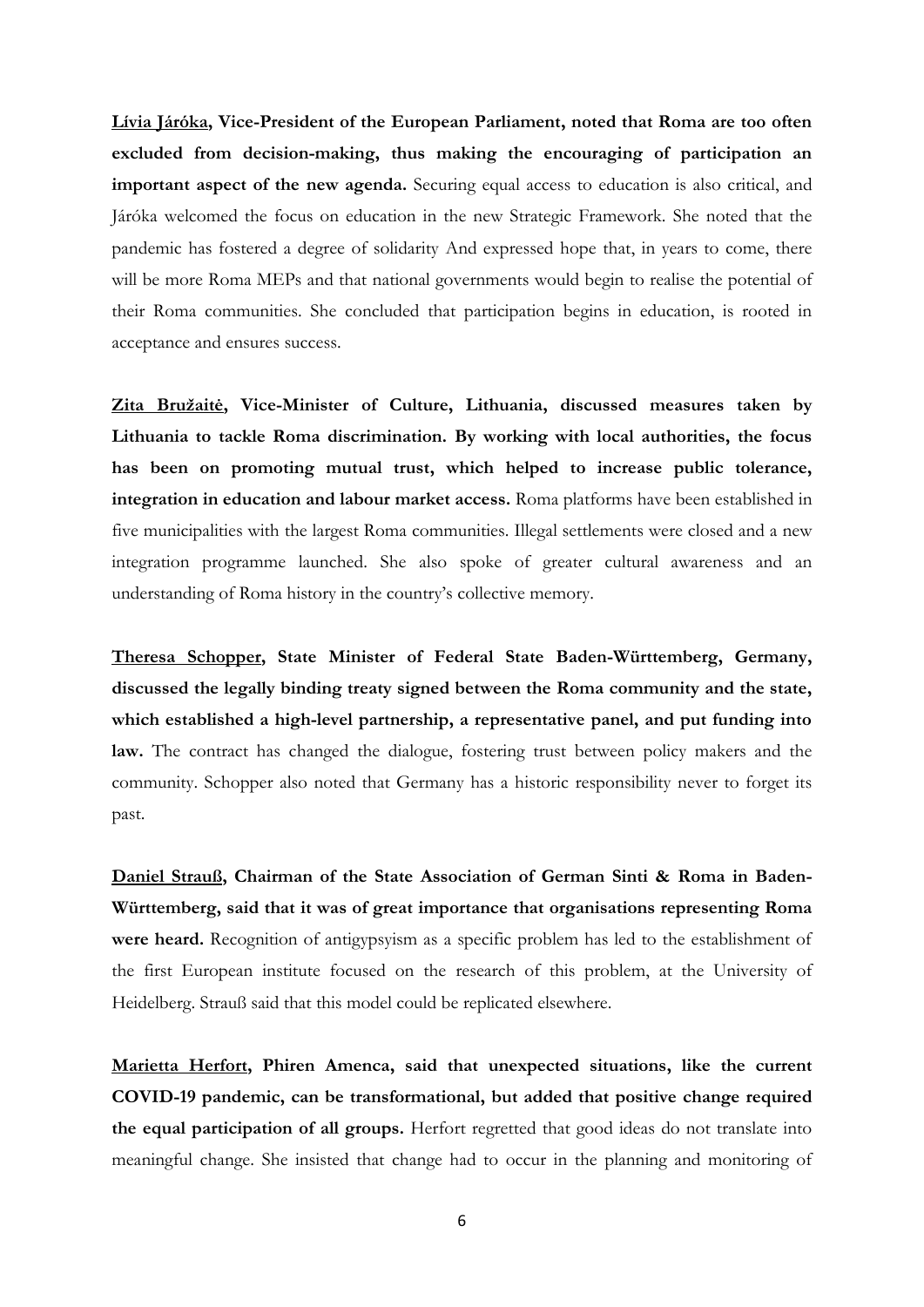programmes, too often done without Roma participation. Moreover, real participation would mean giving youth a role at all levels of decision-making.

**Nesime Salioska, Founder of Roma S.O.S., Winner of the 2019 EU award for Roma Integration in the Western Balkans and Turkey, North Macedonia, said that all Roma can experience discrimination, with negative social attitudes representing a long-lasting barrier to mutual trust.** Salioska also discussed of equality of access to education. She added that enlargement countries need to show accountability and commitment, as NGOs cannot bear the entire burden. Salioska also welcomed the human rights-based approach and investment in Roma women.

## *Q&A session*

- On the issue of *breaking discriminatory practices against women in the Roma community*, Salioska said it was essential to provide space for them to show their abilities. Experience has shown that Roma women working with the community take a more inclusive approach, since they have a unique perspective of the challenges and problems faced by the community.
- Mathernová said that an intense dialogue was needed on the issue of *better targeted and mainstreamed funding*. With regard to access to the labour market, she pointed out that it was in everyone's interests to tap into the potential of the Roma community.
- On the *conditions needed for equal participation*, Salioska said it was vital to see Roma at all levels, sincethey are rarely part of political parties or government authorities. This was the only way to push forward empowerment.
- On *respecting Roma culture*, Strauß noted that Baden-Württemberg's state treaty gives the Roma minority a key responsibility for promoting culture. Courses in Romani are already online.
- Mathernová discussed *the inclusion of elements* of the Strategic Framework in enlargement negotiations. She noted that anti-discrimination is already in negotiation chapters 23 and 24 on fundamental rights, but admitted that dealing with concrete assistance was more critical than negotiating chapters. She referred as well to the concrete commitments in the Economic and Investment Plan related to Roma.

#### *Summary and conclusion*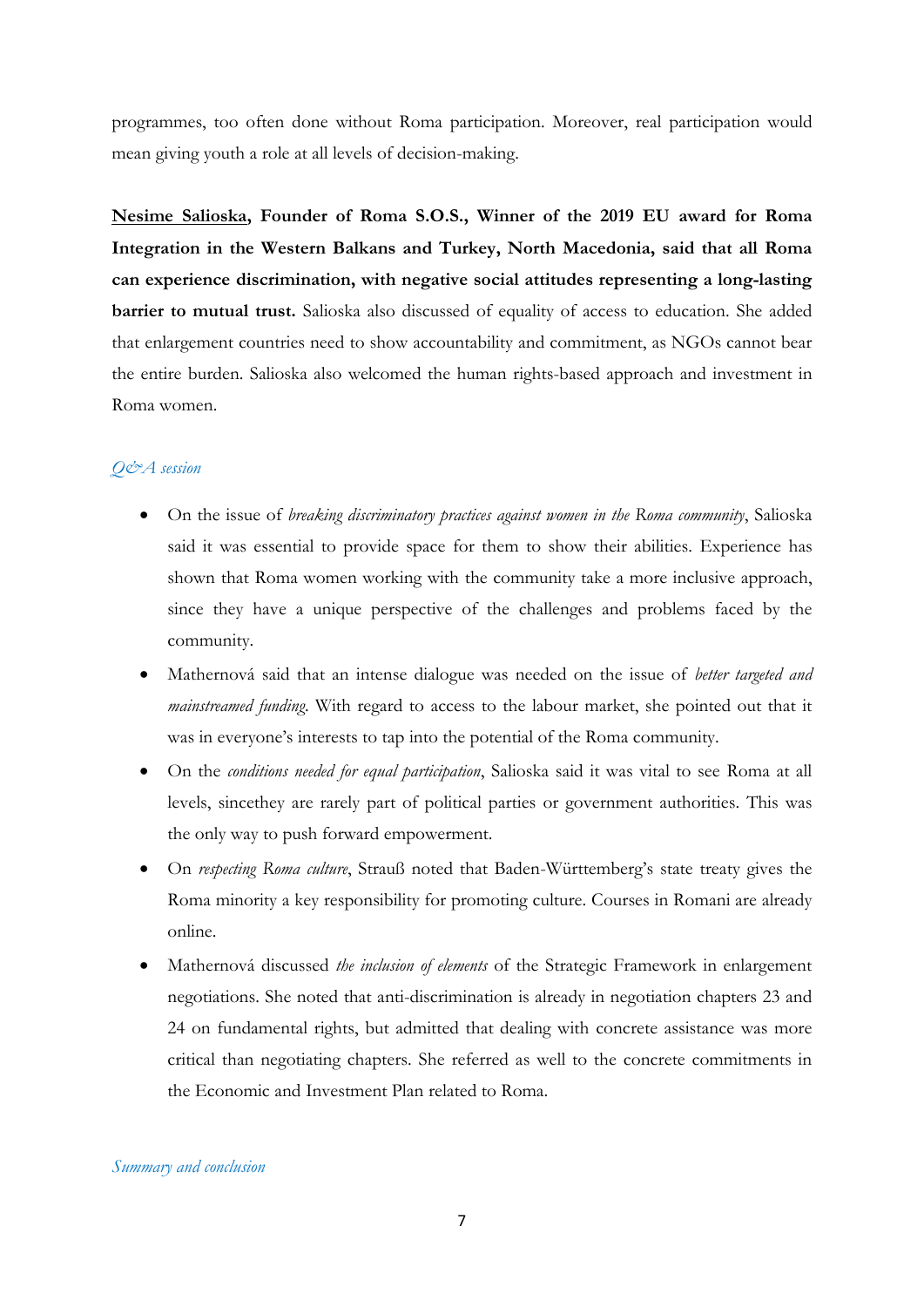**State Secretary at the Federal Minister of the Interior, Building and Community, Germany, Dr. Markus Kerber, agreed that progress has been modest but stressed the importance of taking into account the national context, since each country has a different story of inclusion.** The case of Baden-Württemberg shows how progress can be achieved through regional arrangements and underlines the importance of trust. Kerber noted that the documentation centre in Heidelberg shows the long history of Roma in Germany, which the Nazi regime attempted to annihilate. The Roma/Sinti community has contributed to our culture for centuries and will continue to do so. He added that the conference had also shown the essential role of women, as they are key agents of change.

#### *Statement*

**Minister for Culture and Democracy, Sweden, Amanda Lind, welcomed the Strategic Framework, launched in uncertain times. She started by pointing to participation as key**  factor in any strategy for. This is the foundation of the Swedish strategy. Meetings with the Roma community are held regularly to identify topics for focus. Thus, long-term relationships between the community and the government are crucial if the strategy is to work. Lind discussed the role of Roma mediators, who provide a link between the Roma and public administrations at the municipal level and advanced that students could also be supported by mediators. She also highlighted a recent EU Agency for Fundamental Rights (FRA) report, which revealed the difficult living conditions many Roma live in. Lind found these findings deeply concerning and insisted that implementing the Strategic Framework will be key to tackling these problems.

#### **Panel 3: Monitoring and reporting to enable policy learning**

#### *Introductory statement*

**Director of the EU Agency for Fundamental Rights, Michael O'Flaherty, regretted that tackling Roma discrimination has been a story of historic underachievement. He welcomed the tone of the Strategic Framework, which provides a reminder that this not a technocratic exercise but a serious effort to improve lives.** O'Flaherty committed FRA to supporting all relevant aspects of the Strategic Framework, especially in capacity building and data gathering. He stressed that monitoring is not a one-off event but rather an accompaniment, as one needs to stay with the story as it changes over time. Monitoring is also national and each Member State must take responsibility on monitoring. Monitoring can also go local where relevant, to capture nuance and diversity. O'Flaherty stressed that without indicators, monitoring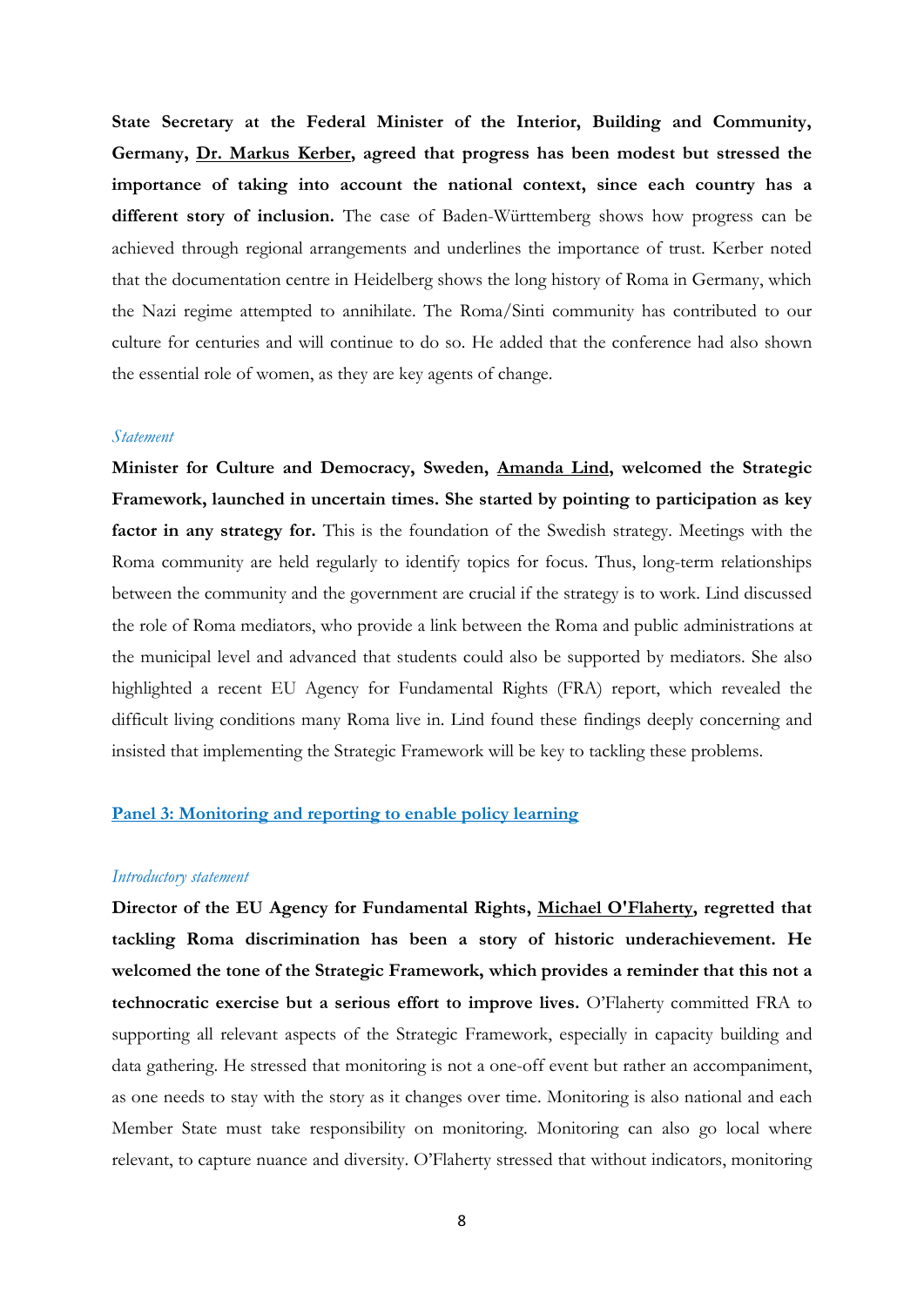is an empty exercise. A commitment of resources is also required and, although monitoring was not cheap, but it was worth it. Moreover, monitoring is not an exercise of one group on another but a participatory process of communities working together. Finally, O'Flaherty stressed that a participatory approach is also a gendered approach.

## *Panel statements*

**Peter Pollak, Member of the European Parliament, hoped that the next decade would be more successful than the previousin addressing Roma discrimination, as this is a unique chance to learn from past failures.** Pollak noted that ambition is not enough. Situations for many Roma have worsened, with children missing education and high unemployment, which represents untapped potential. Roma also need to enter the labour market. Pollak regretted the lack of political will in recent years. More monitoring at the EU and national level is needed, with measurable indicators, such as access to water and sewage systems. He added that the misuse of funds should not occur. Pollak called for rigorously enforced legislation, as non-compliance should have consequences. Everyone deserves the opportunity to succeed and Roma should be not a burden but a source of untapped potential. The EU must demonstrate that it is inclusive and responsible.

**Birgit Van Hout, Regional Representative for Europe Regional Representative for Europe of the UN Human Rights Office, welcomed the fact that the Strategic Framework is participatory and transparent, adding that involvement of Roma at the local level was critical.** Van Hout also welcomed the fact that the Framework places responsibility on states to remove barriers and the acceptance that things cannot change unless antigypsyism is tackled. The use of human rights indicators with clear targets also strengthens the initiative. Effective monitoring provides hard data to back up accountability and helps to create international synergies. Van Hout noted that Member States have committed to the 2030 Sustainable Development Agenda, in which leaving no one behind is a central principle. Reports on national Roma strategic frameworks, expected every two years, should be made public and discussed in parliaments. Van Hout stressed the importance of independent monitoring and the independence of equality bodies.

**Sarita Friman, NRCP Finland, discussed the development of indicators, noting differences in national legislation on the collection of ethnic data. She stressed the need to build trust with communities at a time of rising inequality and hatred.**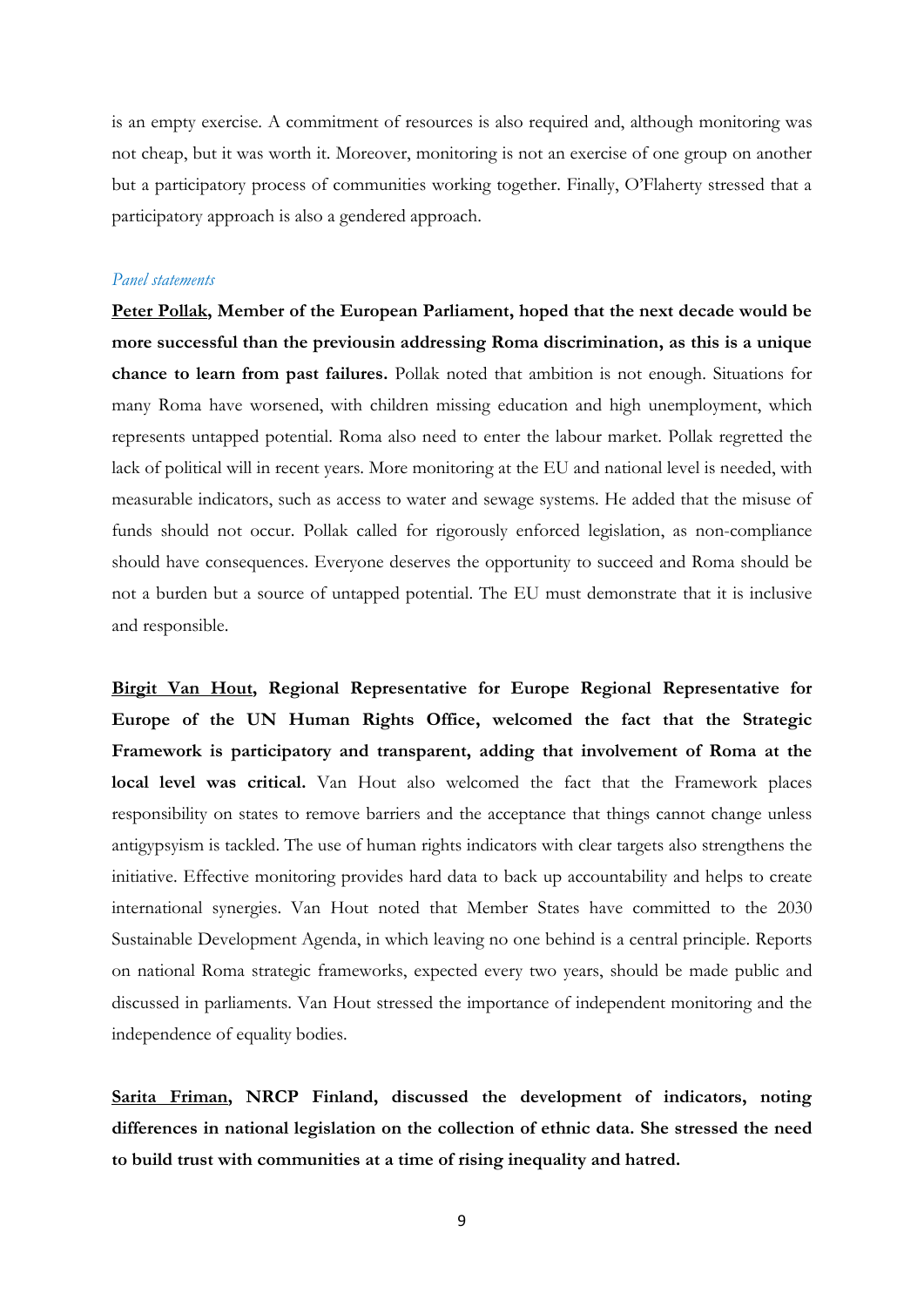Friman spoke on the importance of monitoring progress and the participation of Roma in this effort. She noted that Finnish Roma NGOs have been involved in monitoring and in the development of the Strategic Framework too.

**László Ulicska, NRCP Hungary, discussed Hungarian experiences of monitoring. The upcoming 2021 census would provide an opportunity to map Roma populations and assess poverty levels. These maps can then form the basis for setting targets.** 

**Bernard Rorke, policy and advocacy manager, European Roma Rights Centre, welcomed the Commission's support for local monitoring but noted that governments do not always welcome civil society intervention. Closer oversight of EU funding is needed.** 

**Rainer Stocker, Federal Anti-Discrimination Agency, Germany, said that strong national bodies are needed to fight discrimination,. Assessing progress requires good data collection.** Stocker noted that in Germany, Roma are often sceptical of data collection due to the events of the Nazi era, a fact to be considered. Stocker said that establishing national monitoring systems leads to more awareness about the necessary action. Civil society organisations should be encouraged to register cases, give advice and pass on data. While surveys on the experience of discrimination are useful, safeguards need to be put in pace to avoid reproducing stereotypes. Self-representation is one way forward. Stocker identified an initiative involving people of African origin in Germany, which could be used as a template for the Roma community.

#### **Panel 4: Impact of the COVID-19 pandemic on Roma**

#### *Introductory statement*

**Acting Director-General for Justice and Consumers, European Commission, Salla Saastamoinen, said that governments must tackle the disproportional impact of COVID-19 on Roma communities. The pandemic threatens to undo many of the achieved gains.**  COVID-19 has shone a light on structural inequalities, with Roma populations vulnerable due to lack of access to healthcare and overcrowded conditions. Those living in poor, remote areas have limited access to remote learning.

Saastamoinen noted that the Commission had sent letters to relevant ministers calling for specific measures to protect vulnerable groups, drawing attention to the dedicated available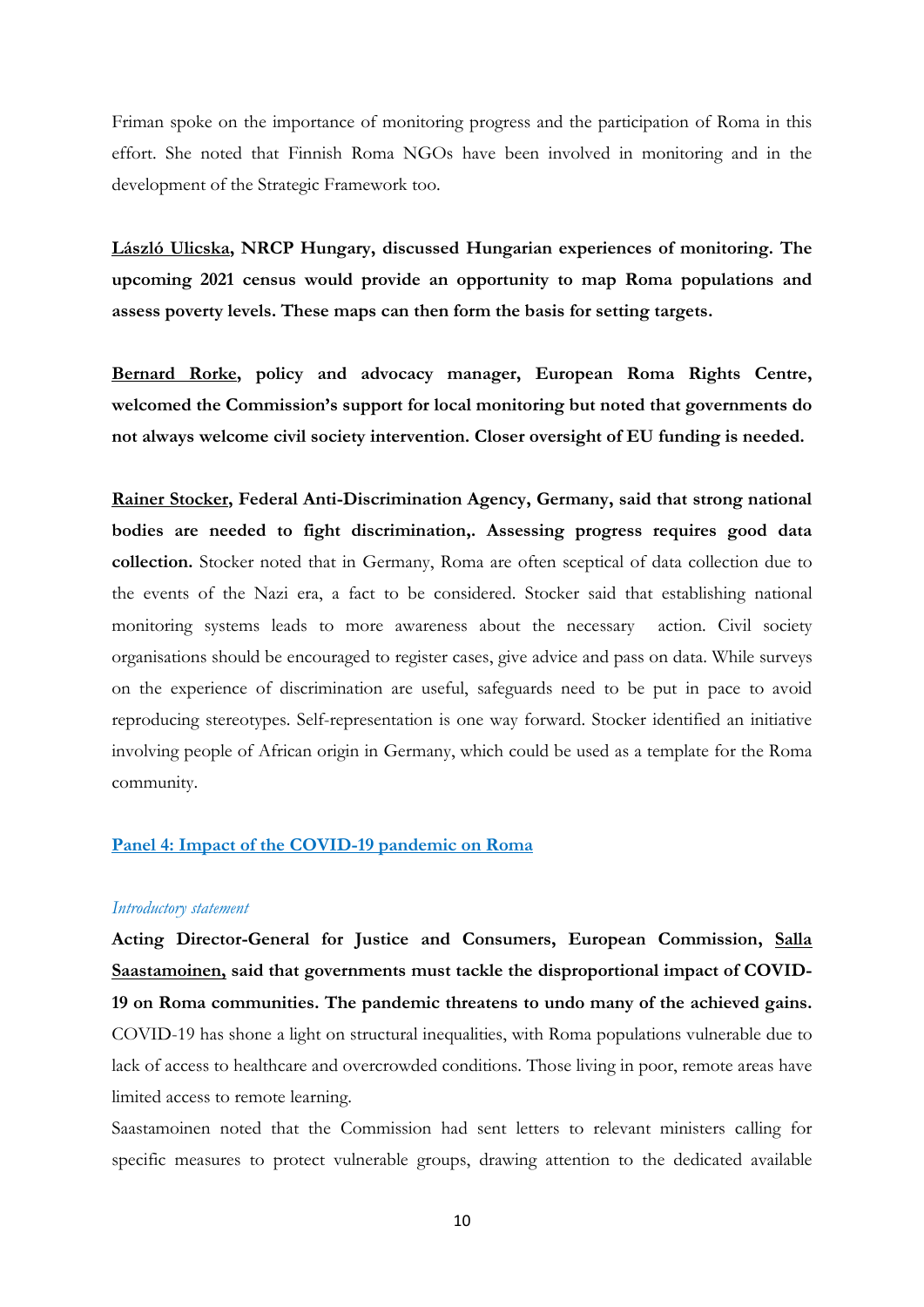funds. Regretting that some Member States had portrayed Roma as a public health threat, she labelled this reaction as unacceptable.

Saastamoinen hoped that the current hardships present an opportunity to learn. The Strategic Framework provides guidance on issues such as promoting access to drinking water and colleting socioeconomic data, with the final goal of mitigating the effects of crisis as we move forward.

#### *Panel statements*

**Sebastian Simion, advisor to the Călin-Ioan Bota, State Secretary in Ministry of European Funds, Romania, said that vulnerable communities often do not have the resources to react to emergencies. He pointed to online learning as a key challenge, because communities do not have the necessary equipment.** Simion explained how NGOs are helping, with the support of EU funding, to deliver IT and sanitary equipment to schools. He added that allowing flexibility between operational funding programmes helps to reallocate money more efficiently.

**Jeroen Schokkenbroek, Director for Anti-Discrimination, Council of Europe, said that the Strategic Framework complements the Council of Europe's Strategic Action Plan. Both will enhance and boost opportunities for Roma and help to fight discrimination.**  Studies have shown how the pandemic has increased the level of discrimination. Schokkenbroek highlighted hate speech from public officials and added that the Council of Europe had reminded Member States to respect the rule of law during the pandemic. Schokkenbroek detailed how the Council of Europe has worked with the Commission to turn policy into practice. Small grants have been disbursed to Roma communities to ensure healthcare and to boost inclusive education, since inclusion is a valuable crisis management tool.

**Andrej Belak, Health Conditions Development Manager and Researcher of Healthy Regions, Slovakia, worried that a second COVID-19 wave could cause huge problems.**  Many issues remain unresolved, with a continued lack of healthcare capacity in certain regions, as well as tracking and testing. He failed to see a plan regarding Roma settlements.

**Tjaša Herman, NRCP Slovenia, agreed that vulnerable groups are more exposed to health and economic challenges. Herman noted the importance of counselling support for Roma children and families and the provision of health guidelines in Romanes.** Ahead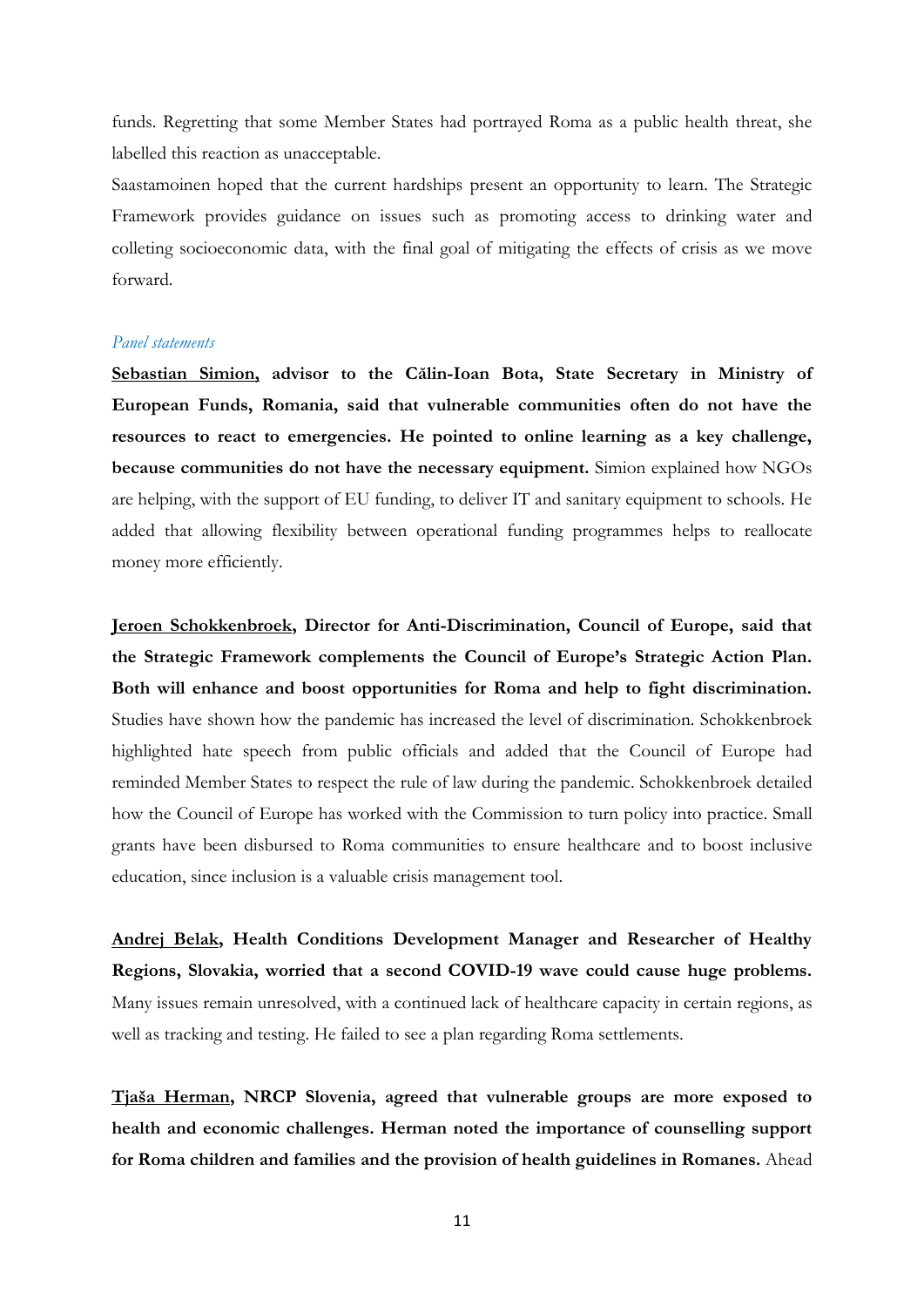of a second wave, close cooperation will be crucial, especially at the local level. Mutual solidarity is of greater importance than ever.

**Miranda Vuolasranta, president of the European Roma and Travellers Forum, regretted that Roma have often been seen as lepers during this pandemic, as they have historically been outcasts. Millions of poor Roma are now facing a humanitarian disaster.**  Vuolasranta called on international bodies such as the UN, the Commission and the Council of Europe to address this situation, compelling Member States to pay more attention. Such action could be fuelled by EU funding with the involvement of Roma NGOs. Strong legal action is necessary to support the implementation of the Strategic Framework.

**Rafael Saavedra, Fundación Secretariado Gitano, Spain, called for highlighting the essential role of NGOs. A key lesson of the crisis has been that NGOs are critical when governments are not able to serve the entire population.** Saavedra noted that the pandemic has increased inequality. Data collection will be critical in order to assess the extent of the health crisis and to adapt interventions, in addition to sufficient economic funds. Saavendra called the Strategic Framework an ambitious document, which will require national strategies to be adapted to particular contexts. Eliminating poverty and discrimination is a way of achieving equality among the general population.

**Adriatik Hasantari, Roma Active Albania, Vice-chair ERGO Network, said that Roma have been deeply affected in all areas of life, includinghousing, basic needs, education and freedom from discrimination.** The pandemic has also had a dramatic impact on Roma art and culture. Many Roma working abroad have lost their jobs but are unable to return home. It is often NGOs that stepp in and help. Hasantari called for governments to react preventively and not reactively. Investment packages need to be set aside for vulnerable groups.

**Merita Xhafaj, General Director, General Directory of Social Policies, Ministry of Health and Social Protection, NRCP Albania, said that it was now crucial to step up a gear. Policies must be integrated in a clear and specific way to prevent discrimination in the Western Balkan region.** Xhafaj outlined the support Albania provided the Roma community, which included economic aid. While integration in the region remains a challenge, the support from EU Member States is crucial. Xhafaj welcomed the new Strategic Framework as a commitment to enhanced inclusion and equality.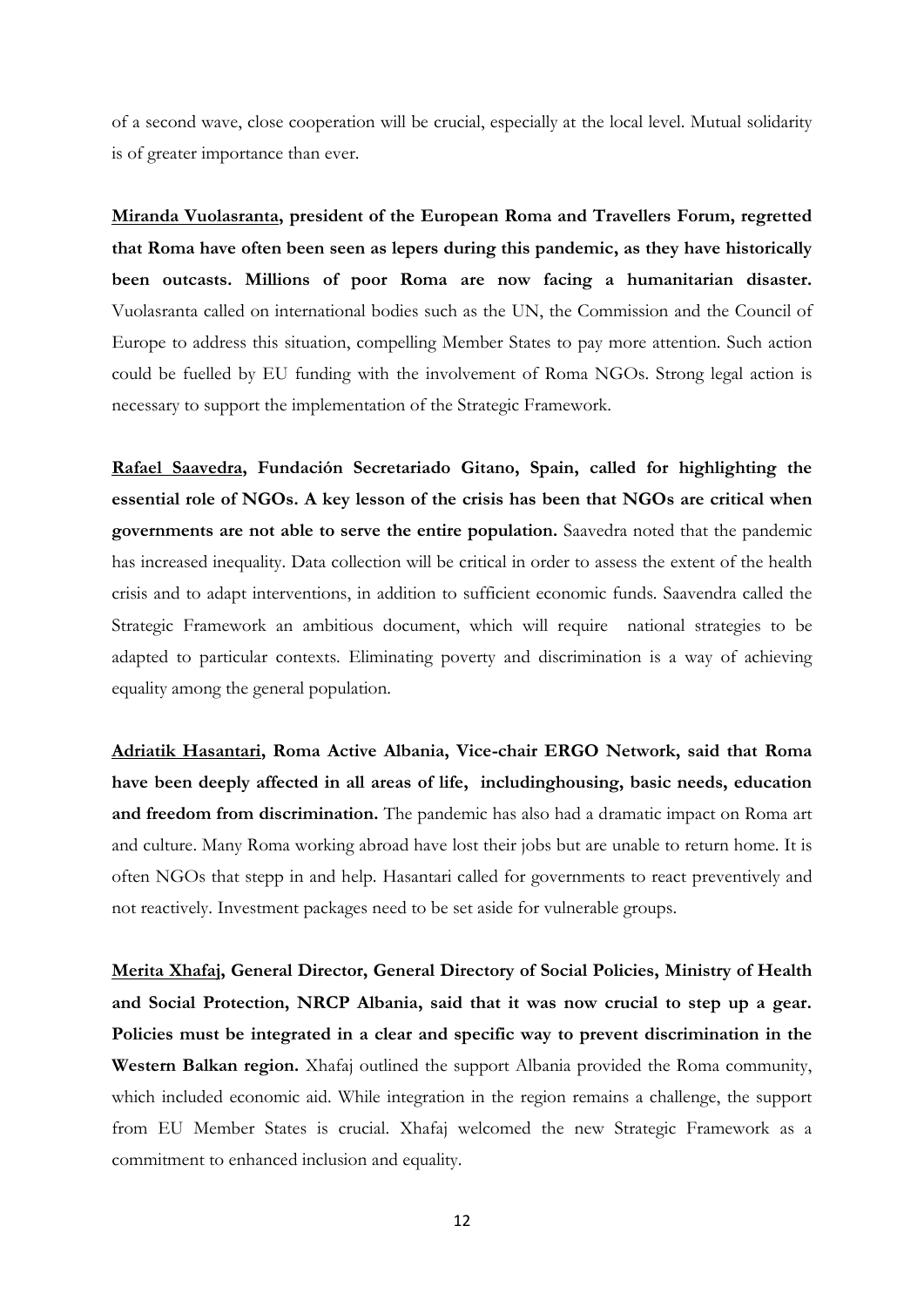## *Q&A session*

- In response to a question on *distance learning*, Saavedra noted that the key was ensuring that all families have access, as lack of internet access is one of main challenges facing Roma children. A strategic focus on this digital gap is needed.
- On *measures taken to address antigypsyism in a COVID-19 context*, Schokkenbroek noted that general measures have been applied but need to be intensified and continued.
- On *best practices in terms of accessing healthcare*, Belak said that when people shape their own policies, the outcomes are much better, which makes Roma participation is key. He added that capacities in the field were no used efficiently enough.

#### *Summary & conclusion*

**Director for Equality and Union citizenship, DG Justice and Consumers, European Commission, Irena Moozova, thanked participants for their powerful stories. She welcomed the fact that organisations have worked together to mitigate the impact of pandemic and added that the most vulnerable should not carry the burden of the pandemic.** Moozova pointed out that Roma people lived in substandard housing and in isolated settlements prior to the pandemic and faced limited access to water and healthcare, making the pandemic easier to spread. She labelled this as unacceptable. Roma children should not miss school just because they are poor. Moozova reiterated that the Commission condemns all forms of scapegoating and is committed to add hate speech crimes to legislation, not allowing Roma to be portrayed as a health threat. Discrimination has no room in our democracies. Moozova said that it was clear that the participation of all actors crucial to addressing challenges, thus ensuring a better preparation. . Finally, she recalled the need for targeted policies and guidance on the best tools to use to make society free from hate speech.

### **Closing Remarks and the way forward**

#### *Prospects for the TRIO Presidency*

**German Federal Government Commissioner for Matters Related to Ethnic German Resettlers and National Minorities, Dr. Bernd Fabritius, affirmed that a society that values diversity couldn't tolerate discrimination and exclusion.** He agreed that the fight against antigypsyism requires the active participation of the community. It is critical that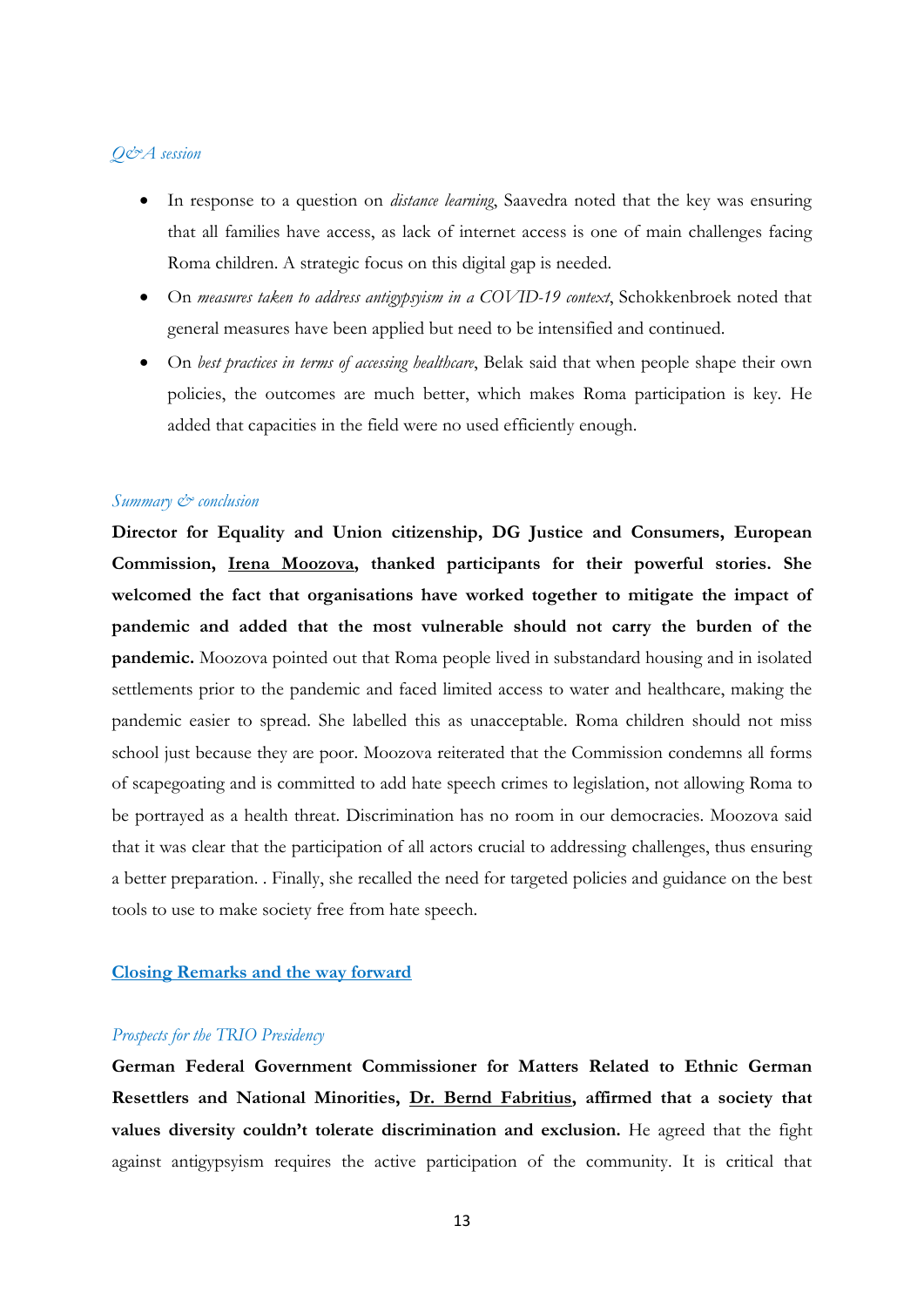minorities are recognised for their history and have a place in our society. Social cohesion requires openness and respect and the protection of identities, adding that this was the guiding principle of Germany's minority policy. Fabritius noted that the importance of civil society had been well underlined during the day. He expressed gratitude that the succeeding EU Presidencies have shown a commitment to carry this agenda forward. Fighting exclusion is critical for ensuring a secure and peaceful Europe, with the Strategic Framework to be implemented in the Member States over the next ten years.

**Portuguese High Commissioner for Migration, High Commission for Migration, Sónia Pereira, said that the experience of COVID-19 had shown that structural challenges still need to be addressed, including insufficient housing, precarious employment and persistent discrimination.** Pereira also called for a gender-sensitive approach to target disadvantaged Roma girls and women. She reaffirmed Portugal's commitment to fundamental rights for all.

**Acting Director of the Office for National Minorities of the Government of the Republic of Slovenia, Stanko Baluh, said that the results of monitoring clearly show that stakeholder engagement is critical to put an end to exclusion.** He noted that Roma are already involved in the preparation of strategic documents in Slovenia and will continue to be involved during implementation. Baluh emphasised the need for continuous dialogue and longterm commitment to reach the goals set.

#### *Closing statements*

**Vice-President of the European Commission, Věra Jourová, said the event had been the first opportunity for feedback from people on the ground. She agreed that progress to date has been slow and that more is needed. She hoped that enhanced actions would bring better results. This is critical for all of us, as a lack of inclusion is a scar on Europe's conscience.** Jourová noted that the Strategic Framework includes measurable goals. She called on Member States to adopt national frameworks promptly in 2021, taking into account the thematic conditions of the European Social Fund. She added the Commission's desire for Member States to come with country-specific measures, as situations are not the same. Solutions must come from the national and local level, to be linked to overall EU targets. The Commissioner also called for a strengthening of national Roma contact points.